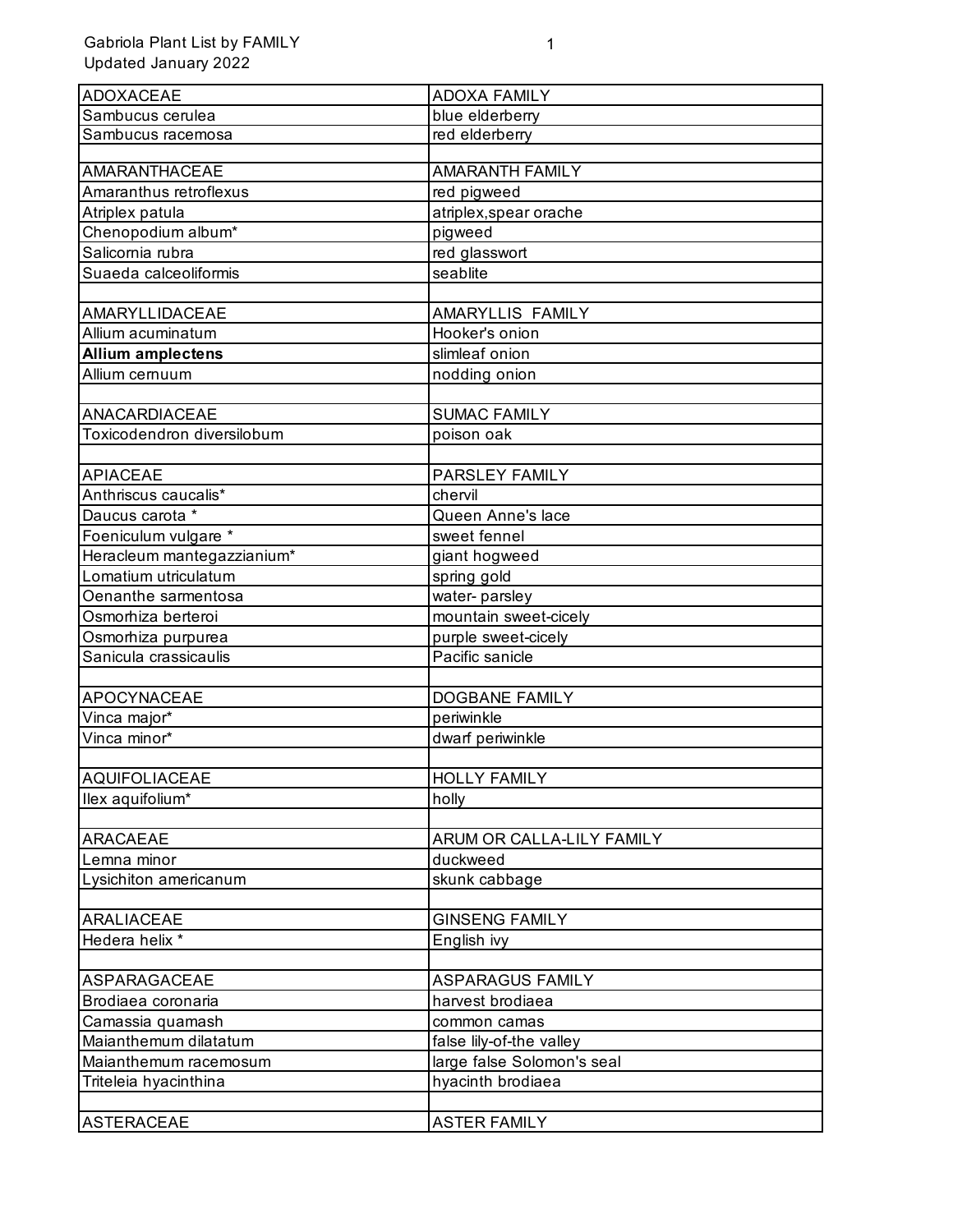| Adenocaulon bicolor<br>path-finder<br>Ambrosia camissonis<br>silver burweed<br>Anaphalis margaritacea<br>pearly-everlasting<br>Anisocarpus madioides<br>woodland tarweed<br>Antennaria neglecta<br>field pussy-toes<br>Antennaria racemosa<br>racemose pussy-toes<br>field chamomile<br>Anthemis arvensis*<br>Anthemis cotula*<br>stinking chamomile<br>Arctium minus*<br>common burdock<br>Artemisia suksdorfii<br>coastal mugwort<br>Bellis perennis*<br>English daisy<br>nodding beggar-ticks<br>Bidens cernua<br>Centaurea diffusa*<br>diffuse knapweed<br>mountain star-thistle<br>Centaurea montana*<br>Centaurea stoebe*<br>spotted knapweed<br>Cichorium intybus *<br>chicory<br>Cirsium arvense *<br>Canada thistle<br>Cirsium brevistylum (edule)<br>short-styled thistle<br>Cirsium palustre*<br>marsh thistle<br>Cirsium vulgare *<br>bull thistle<br>Conyza canadensis*<br>horseweed<br>Crepis capillaris *<br>smooth hawksbeard<br>Eriophyllum lanatum<br>wooly sunflower<br>Galinsoga quadriradiata*<br>quickweed<br>Gamochaeta ustulata*<br>cudweed<br>Gnaphalium palustre<br>lowland cudweed<br>Gnaphalium thermale<br>slender cudweed<br>Gnaphalium uliginosum*<br>marsh cudweed<br>Grindelia integrifolia<br>gumweed<br>Hieracium albiflorum<br>white-flowered hawkweed<br>Hypochaeris glabra*<br>smooth cats-ear<br>Hypochaeris radicata *<br>hairy cats-ear<br>Jacobaea vulgaris* (Senecio)<br>tansy ragwort<br>Lactuca serriola*<br>compass plant, prickly lettuce<br>nipplewort<br>oxeye daisy<br>Madia glomerata<br>cluster tarweed<br>Madia sativa<br>Chilean tarweed<br>Matricaria discoidea<br>pineapple weed<br>Mycelis muralis *<br>wall lettuce<br>Onopordom acanthium*<br>Scotch thistle<br>Petasites frigidus var palmatus<br>coltsfoot<br>Psilocarphus tenellus<br>slender wooly-heads<br>Senecio sylvaticus *<br>wood groundsel<br>Senecio vulgaris *<br>common groundsel<br>Solidago lepida<br>goldenrod<br>Solidago multiradiata<br>northern goldenrod<br>Sonchus arvensis*<br>perennial sow-thistle<br>Sonchus asper*<br>prickly sow-thistle<br>Sonchus oleraceus *<br>common sow-thistle |                         |               |
|--------------------------------------------------------------------------------------------------------------------------------------------------------------------------------------------------------------------------------------------------------------------------------------------------------------------------------------------------------------------------------------------------------------------------------------------------------------------------------------------------------------------------------------------------------------------------------------------------------------------------------------------------------------------------------------------------------------------------------------------------------------------------------------------------------------------------------------------------------------------------------------------------------------------------------------------------------------------------------------------------------------------------------------------------------------------------------------------------------------------------------------------------------------------------------------------------------------------------------------------------------------------------------------------------------------------------------------------------------------------------------------------------------------------------------------------------------------------------------------------------------------------------------------------------------------------------------------------------------------------------------------------------------------------------------------------------------------------------------------------------------------------------------------------------------------------------------------------------------------------------------------------------------------------------------------------------------------------------------------------------------------------------------------------------------------------------------------------------------------------------------|-------------------------|---------------|
|                                                                                                                                                                                                                                                                                                                                                                                                                                                                                                                                                                                                                                                                                                                                                                                                                                                                                                                                                                                                                                                                                                                                                                                                                                                                                                                                                                                                                                                                                                                                                                                                                                                                                                                                                                                                                                                                                                                                                                                                                                                                                                                                | Achillea millefolium*   | common yarrow |
|                                                                                                                                                                                                                                                                                                                                                                                                                                                                                                                                                                                                                                                                                                                                                                                                                                                                                                                                                                                                                                                                                                                                                                                                                                                                                                                                                                                                                                                                                                                                                                                                                                                                                                                                                                                                                                                                                                                                                                                                                                                                                                                                |                         |               |
|                                                                                                                                                                                                                                                                                                                                                                                                                                                                                                                                                                                                                                                                                                                                                                                                                                                                                                                                                                                                                                                                                                                                                                                                                                                                                                                                                                                                                                                                                                                                                                                                                                                                                                                                                                                                                                                                                                                                                                                                                                                                                                                                |                         |               |
|                                                                                                                                                                                                                                                                                                                                                                                                                                                                                                                                                                                                                                                                                                                                                                                                                                                                                                                                                                                                                                                                                                                                                                                                                                                                                                                                                                                                                                                                                                                                                                                                                                                                                                                                                                                                                                                                                                                                                                                                                                                                                                                                |                         |               |
|                                                                                                                                                                                                                                                                                                                                                                                                                                                                                                                                                                                                                                                                                                                                                                                                                                                                                                                                                                                                                                                                                                                                                                                                                                                                                                                                                                                                                                                                                                                                                                                                                                                                                                                                                                                                                                                                                                                                                                                                                                                                                                                                |                         |               |
|                                                                                                                                                                                                                                                                                                                                                                                                                                                                                                                                                                                                                                                                                                                                                                                                                                                                                                                                                                                                                                                                                                                                                                                                                                                                                                                                                                                                                                                                                                                                                                                                                                                                                                                                                                                                                                                                                                                                                                                                                                                                                                                                |                         |               |
|                                                                                                                                                                                                                                                                                                                                                                                                                                                                                                                                                                                                                                                                                                                                                                                                                                                                                                                                                                                                                                                                                                                                                                                                                                                                                                                                                                                                                                                                                                                                                                                                                                                                                                                                                                                                                                                                                                                                                                                                                                                                                                                                |                         |               |
|                                                                                                                                                                                                                                                                                                                                                                                                                                                                                                                                                                                                                                                                                                                                                                                                                                                                                                                                                                                                                                                                                                                                                                                                                                                                                                                                                                                                                                                                                                                                                                                                                                                                                                                                                                                                                                                                                                                                                                                                                                                                                                                                |                         |               |
|                                                                                                                                                                                                                                                                                                                                                                                                                                                                                                                                                                                                                                                                                                                                                                                                                                                                                                                                                                                                                                                                                                                                                                                                                                                                                                                                                                                                                                                                                                                                                                                                                                                                                                                                                                                                                                                                                                                                                                                                                                                                                                                                |                         |               |
|                                                                                                                                                                                                                                                                                                                                                                                                                                                                                                                                                                                                                                                                                                                                                                                                                                                                                                                                                                                                                                                                                                                                                                                                                                                                                                                                                                                                                                                                                                                                                                                                                                                                                                                                                                                                                                                                                                                                                                                                                                                                                                                                |                         |               |
|                                                                                                                                                                                                                                                                                                                                                                                                                                                                                                                                                                                                                                                                                                                                                                                                                                                                                                                                                                                                                                                                                                                                                                                                                                                                                                                                                                                                                                                                                                                                                                                                                                                                                                                                                                                                                                                                                                                                                                                                                                                                                                                                |                         |               |
|                                                                                                                                                                                                                                                                                                                                                                                                                                                                                                                                                                                                                                                                                                                                                                                                                                                                                                                                                                                                                                                                                                                                                                                                                                                                                                                                                                                                                                                                                                                                                                                                                                                                                                                                                                                                                                                                                                                                                                                                                                                                                                                                |                         |               |
|                                                                                                                                                                                                                                                                                                                                                                                                                                                                                                                                                                                                                                                                                                                                                                                                                                                                                                                                                                                                                                                                                                                                                                                                                                                                                                                                                                                                                                                                                                                                                                                                                                                                                                                                                                                                                                                                                                                                                                                                                                                                                                                                |                         |               |
|                                                                                                                                                                                                                                                                                                                                                                                                                                                                                                                                                                                                                                                                                                                                                                                                                                                                                                                                                                                                                                                                                                                                                                                                                                                                                                                                                                                                                                                                                                                                                                                                                                                                                                                                                                                                                                                                                                                                                                                                                                                                                                                                |                         |               |
|                                                                                                                                                                                                                                                                                                                                                                                                                                                                                                                                                                                                                                                                                                                                                                                                                                                                                                                                                                                                                                                                                                                                                                                                                                                                                                                                                                                                                                                                                                                                                                                                                                                                                                                                                                                                                                                                                                                                                                                                                                                                                                                                |                         |               |
|                                                                                                                                                                                                                                                                                                                                                                                                                                                                                                                                                                                                                                                                                                                                                                                                                                                                                                                                                                                                                                                                                                                                                                                                                                                                                                                                                                                                                                                                                                                                                                                                                                                                                                                                                                                                                                                                                                                                                                                                                                                                                                                                |                         |               |
|                                                                                                                                                                                                                                                                                                                                                                                                                                                                                                                                                                                                                                                                                                                                                                                                                                                                                                                                                                                                                                                                                                                                                                                                                                                                                                                                                                                                                                                                                                                                                                                                                                                                                                                                                                                                                                                                                                                                                                                                                                                                                                                                |                         |               |
|                                                                                                                                                                                                                                                                                                                                                                                                                                                                                                                                                                                                                                                                                                                                                                                                                                                                                                                                                                                                                                                                                                                                                                                                                                                                                                                                                                                                                                                                                                                                                                                                                                                                                                                                                                                                                                                                                                                                                                                                                                                                                                                                |                         |               |
|                                                                                                                                                                                                                                                                                                                                                                                                                                                                                                                                                                                                                                                                                                                                                                                                                                                                                                                                                                                                                                                                                                                                                                                                                                                                                                                                                                                                                                                                                                                                                                                                                                                                                                                                                                                                                                                                                                                                                                                                                                                                                                                                |                         |               |
|                                                                                                                                                                                                                                                                                                                                                                                                                                                                                                                                                                                                                                                                                                                                                                                                                                                                                                                                                                                                                                                                                                                                                                                                                                                                                                                                                                                                                                                                                                                                                                                                                                                                                                                                                                                                                                                                                                                                                                                                                                                                                                                                |                         |               |
|                                                                                                                                                                                                                                                                                                                                                                                                                                                                                                                                                                                                                                                                                                                                                                                                                                                                                                                                                                                                                                                                                                                                                                                                                                                                                                                                                                                                                                                                                                                                                                                                                                                                                                                                                                                                                                                                                                                                                                                                                                                                                                                                |                         |               |
|                                                                                                                                                                                                                                                                                                                                                                                                                                                                                                                                                                                                                                                                                                                                                                                                                                                                                                                                                                                                                                                                                                                                                                                                                                                                                                                                                                                                                                                                                                                                                                                                                                                                                                                                                                                                                                                                                                                                                                                                                                                                                                                                |                         |               |
|                                                                                                                                                                                                                                                                                                                                                                                                                                                                                                                                                                                                                                                                                                                                                                                                                                                                                                                                                                                                                                                                                                                                                                                                                                                                                                                                                                                                                                                                                                                                                                                                                                                                                                                                                                                                                                                                                                                                                                                                                                                                                                                                |                         |               |
|                                                                                                                                                                                                                                                                                                                                                                                                                                                                                                                                                                                                                                                                                                                                                                                                                                                                                                                                                                                                                                                                                                                                                                                                                                                                                                                                                                                                                                                                                                                                                                                                                                                                                                                                                                                                                                                                                                                                                                                                                                                                                                                                |                         |               |
|                                                                                                                                                                                                                                                                                                                                                                                                                                                                                                                                                                                                                                                                                                                                                                                                                                                                                                                                                                                                                                                                                                                                                                                                                                                                                                                                                                                                                                                                                                                                                                                                                                                                                                                                                                                                                                                                                                                                                                                                                                                                                                                                |                         |               |
|                                                                                                                                                                                                                                                                                                                                                                                                                                                                                                                                                                                                                                                                                                                                                                                                                                                                                                                                                                                                                                                                                                                                                                                                                                                                                                                                                                                                                                                                                                                                                                                                                                                                                                                                                                                                                                                                                                                                                                                                                                                                                                                                |                         |               |
|                                                                                                                                                                                                                                                                                                                                                                                                                                                                                                                                                                                                                                                                                                                                                                                                                                                                                                                                                                                                                                                                                                                                                                                                                                                                                                                                                                                                                                                                                                                                                                                                                                                                                                                                                                                                                                                                                                                                                                                                                                                                                                                                |                         |               |
|                                                                                                                                                                                                                                                                                                                                                                                                                                                                                                                                                                                                                                                                                                                                                                                                                                                                                                                                                                                                                                                                                                                                                                                                                                                                                                                                                                                                                                                                                                                                                                                                                                                                                                                                                                                                                                                                                                                                                                                                                                                                                                                                |                         |               |
|                                                                                                                                                                                                                                                                                                                                                                                                                                                                                                                                                                                                                                                                                                                                                                                                                                                                                                                                                                                                                                                                                                                                                                                                                                                                                                                                                                                                                                                                                                                                                                                                                                                                                                                                                                                                                                                                                                                                                                                                                                                                                                                                |                         |               |
|                                                                                                                                                                                                                                                                                                                                                                                                                                                                                                                                                                                                                                                                                                                                                                                                                                                                                                                                                                                                                                                                                                                                                                                                                                                                                                                                                                                                                                                                                                                                                                                                                                                                                                                                                                                                                                                                                                                                                                                                                                                                                                                                |                         |               |
|                                                                                                                                                                                                                                                                                                                                                                                                                                                                                                                                                                                                                                                                                                                                                                                                                                                                                                                                                                                                                                                                                                                                                                                                                                                                                                                                                                                                                                                                                                                                                                                                                                                                                                                                                                                                                                                                                                                                                                                                                                                                                                                                |                         |               |
|                                                                                                                                                                                                                                                                                                                                                                                                                                                                                                                                                                                                                                                                                                                                                                                                                                                                                                                                                                                                                                                                                                                                                                                                                                                                                                                                                                                                                                                                                                                                                                                                                                                                                                                                                                                                                                                                                                                                                                                                                                                                                                                                |                         |               |
|                                                                                                                                                                                                                                                                                                                                                                                                                                                                                                                                                                                                                                                                                                                                                                                                                                                                                                                                                                                                                                                                                                                                                                                                                                                                                                                                                                                                                                                                                                                                                                                                                                                                                                                                                                                                                                                                                                                                                                                                                                                                                                                                |                         |               |
|                                                                                                                                                                                                                                                                                                                                                                                                                                                                                                                                                                                                                                                                                                                                                                                                                                                                                                                                                                                                                                                                                                                                                                                                                                                                                                                                                                                                                                                                                                                                                                                                                                                                                                                                                                                                                                                                                                                                                                                                                                                                                                                                |                         |               |
|                                                                                                                                                                                                                                                                                                                                                                                                                                                                                                                                                                                                                                                                                                                                                                                                                                                                                                                                                                                                                                                                                                                                                                                                                                                                                                                                                                                                                                                                                                                                                                                                                                                                                                                                                                                                                                                                                                                                                                                                                                                                                                                                |                         |               |
|                                                                                                                                                                                                                                                                                                                                                                                                                                                                                                                                                                                                                                                                                                                                                                                                                                                                                                                                                                                                                                                                                                                                                                                                                                                                                                                                                                                                                                                                                                                                                                                                                                                                                                                                                                                                                                                                                                                                                                                                                                                                                                                                | Lapsana communis *      |               |
|                                                                                                                                                                                                                                                                                                                                                                                                                                                                                                                                                                                                                                                                                                                                                                                                                                                                                                                                                                                                                                                                                                                                                                                                                                                                                                                                                                                                                                                                                                                                                                                                                                                                                                                                                                                                                                                                                                                                                                                                                                                                                                                                | Leucanthemum vulgare*   |               |
|                                                                                                                                                                                                                                                                                                                                                                                                                                                                                                                                                                                                                                                                                                                                                                                                                                                                                                                                                                                                                                                                                                                                                                                                                                                                                                                                                                                                                                                                                                                                                                                                                                                                                                                                                                                                                                                                                                                                                                                                                                                                                                                                |                         |               |
|                                                                                                                                                                                                                                                                                                                                                                                                                                                                                                                                                                                                                                                                                                                                                                                                                                                                                                                                                                                                                                                                                                                                                                                                                                                                                                                                                                                                                                                                                                                                                                                                                                                                                                                                                                                                                                                                                                                                                                                                                                                                                                                                |                         |               |
|                                                                                                                                                                                                                                                                                                                                                                                                                                                                                                                                                                                                                                                                                                                                                                                                                                                                                                                                                                                                                                                                                                                                                                                                                                                                                                                                                                                                                                                                                                                                                                                                                                                                                                                                                                                                                                                                                                                                                                                                                                                                                                                                |                         |               |
|                                                                                                                                                                                                                                                                                                                                                                                                                                                                                                                                                                                                                                                                                                                                                                                                                                                                                                                                                                                                                                                                                                                                                                                                                                                                                                                                                                                                                                                                                                                                                                                                                                                                                                                                                                                                                                                                                                                                                                                                                                                                                                                                |                         |               |
|                                                                                                                                                                                                                                                                                                                                                                                                                                                                                                                                                                                                                                                                                                                                                                                                                                                                                                                                                                                                                                                                                                                                                                                                                                                                                                                                                                                                                                                                                                                                                                                                                                                                                                                                                                                                                                                                                                                                                                                                                                                                                                                                |                         |               |
|                                                                                                                                                                                                                                                                                                                                                                                                                                                                                                                                                                                                                                                                                                                                                                                                                                                                                                                                                                                                                                                                                                                                                                                                                                                                                                                                                                                                                                                                                                                                                                                                                                                                                                                                                                                                                                                                                                                                                                                                                                                                                                                                |                         |               |
|                                                                                                                                                                                                                                                                                                                                                                                                                                                                                                                                                                                                                                                                                                                                                                                                                                                                                                                                                                                                                                                                                                                                                                                                                                                                                                                                                                                                                                                                                                                                                                                                                                                                                                                                                                                                                                                                                                                                                                                                                                                                                                                                |                         |               |
|                                                                                                                                                                                                                                                                                                                                                                                                                                                                                                                                                                                                                                                                                                                                                                                                                                                                                                                                                                                                                                                                                                                                                                                                                                                                                                                                                                                                                                                                                                                                                                                                                                                                                                                                                                                                                                                                                                                                                                                                                                                                                                                                |                         |               |
|                                                                                                                                                                                                                                                                                                                                                                                                                                                                                                                                                                                                                                                                                                                                                                                                                                                                                                                                                                                                                                                                                                                                                                                                                                                                                                                                                                                                                                                                                                                                                                                                                                                                                                                                                                                                                                                                                                                                                                                                                                                                                                                                |                         |               |
|                                                                                                                                                                                                                                                                                                                                                                                                                                                                                                                                                                                                                                                                                                                                                                                                                                                                                                                                                                                                                                                                                                                                                                                                                                                                                                                                                                                                                                                                                                                                                                                                                                                                                                                                                                                                                                                                                                                                                                                                                                                                                                                                |                         |               |
|                                                                                                                                                                                                                                                                                                                                                                                                                                                                                                                                                                                                                                                                                                                                                                                                                                                                                                                                                                                                                                                                                                                                                                                                                                                                                                                                                                                                                                                                                                                                                                                                                                                                                                                                                                                                                                                                                                                                                                                                                                                                                                                                |                         |               |
|                                                                                                                                                                                                                                                                                                                                                                                                                                                                                                                                                                                                                                                                                                                                                                                                                                                                                                                                                                                                                                                                                                                                                                                                                                                                                                                                                                                                                                                                                                                                                                                                                                                                                                                                                                                                                                                                                                                                                                                                                                                                                                                                |                         |               |
|                                                                                                                                                                                                                                                                                                                                                                                                                                                                                                                                                                                                                                                                                                                                                                                                                                                                                                                                                                                                                                                                                                                                                                                                                                                                                                                                                                                                                                                                                                                                                                                                                                                                                                                                                                                                                                                                                                                                                                                                                                                                                                                                |                         |               |
|                                                                                                                                                                                                                                                                                                                                                                                                                                                                                                                                                                                                                                                                                                                                                                                                                                                                                                                                                                                                                                                                                                                                                                                                                                                                                                                                                                                                                                                                                                                                                                                                                                                                                                                                                                                                                                                                                                                                                                                                                                                                                                                                |                         |               |
|                                                                                                                                                                                                                                                                                                                                                                                                                                                                                                                                                                                                                                                                                                                                                                                                                                                                                                                                                                                                                                                                                                                                                                                                                                                                                                                                                                                                                                                                                                                                                                                                                                                                                                                                                                                                                                                                                                                                                                                                                                                                                                                                | Symphyotrichum chilense | Pacific aster |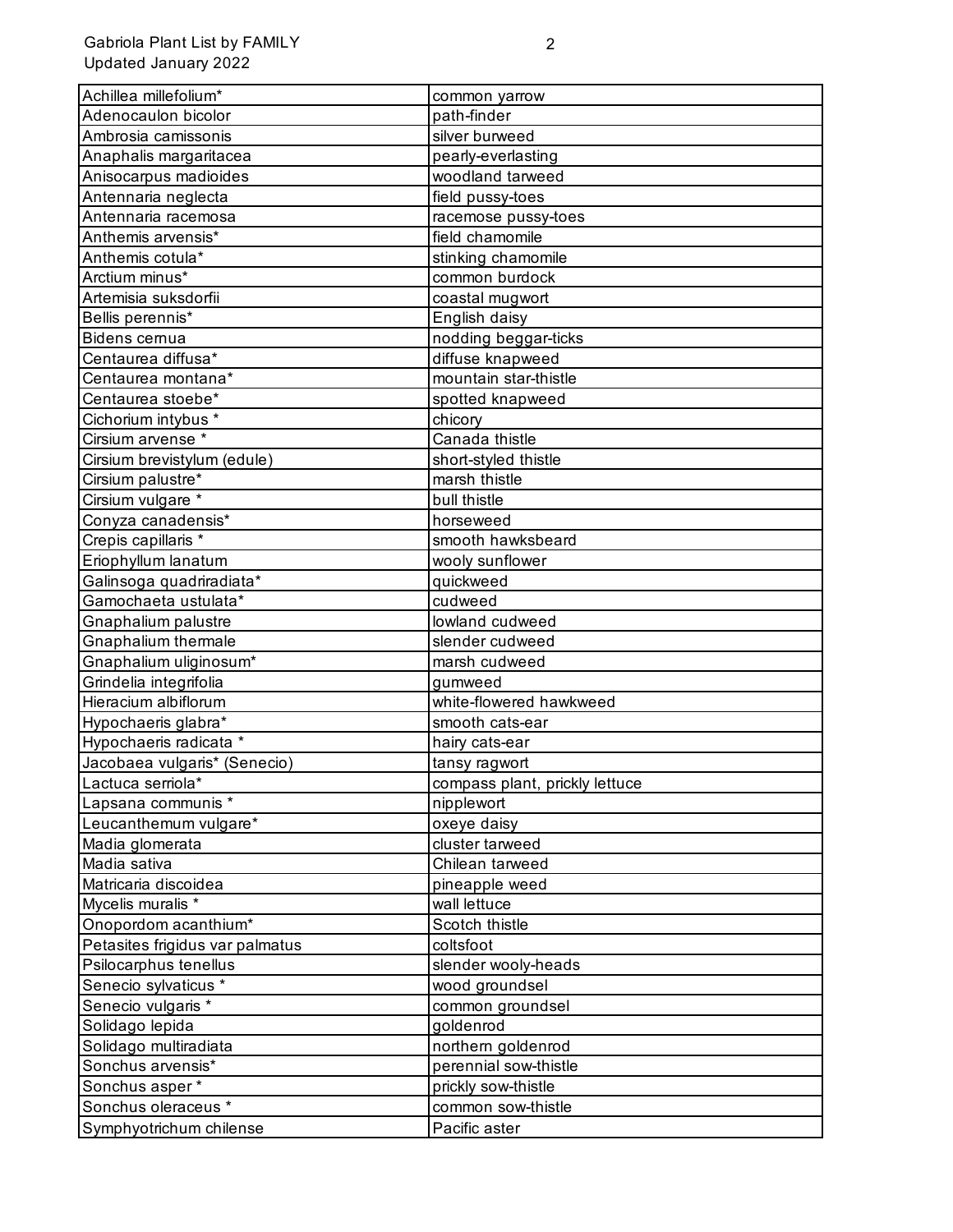Gabriola Plant List by FAMILY Updated January 2022

| Symphyotrichum subspicatum                       | Douglas' aster                         |
|--------------------------------------------------|----------------------------------------|
| Tanacetum parthenium*                            | feverfew                               |
| Tanacetum vulgare *                              | common tansy                           |
| Taraxacum officinale *                           | common dandelion                       |
| Tragopogon dubius *                              | yellow salsify                         |
| Tragopogon porrifolius *                         | salsify                                |
|                                                  |                                        |
| <b>ATHYRIACEAE</b>                               | <b>LADY FERN FAMILY</b>                |
| Athyrium felix-femina                            | lady fern                              |
|                                                  |                                        |
| <b>BERBERIDACEAE</b>                             | <b>BARBERRY FAMILY</b>                 |
| Achlys triphylla                                 | vanilla-leaf                           |
| Berberis aquifolium                              | tall Oregon-grape                      |
| Berberis nervosa                                 | dull Oregon-grape                      |
|                                                  |                                        |
| <b>BETULACEAE</b>                                | <b>BIRCH FAMILY</b>                    |
| Alnus rubra                                      | red alder                              |
| Corylus avellana*                                | hazelnut                               |
|                                                  |                                        |
| <b>BLECHNACEAE</b>                               | <b>CHAIN FERN FAMILY</b>               |
| Struthiopteris spicant                           | deerfern                               |
|                                                  |                                        |
| <b>BORAGINACEAE</b>                              | BORAGE OR FORGET-ME-NOT FAMILY         |
| Myosotis discolor*                               | common forget-me-not                   |
| Myosotis laxa                                    | small flowered forget-me-not           |
| Plagiobothrys scouleri                           | popcorn flower                         |
|                                                  |                                        |
| <b>BRASSICACEAE</b>                              | <b>MUSTARD FAMILY</b>                  |
| Brassica nigra*                                  | black mustard                          |
| Cakile edentula*                                 | American searocket                     |
| Capsella bursa-pastoris*<br>Cardamine hirsuta*   | shepherd's purse                       |
|                                                  | hairy bitter-cress                     |
| Cardamine nuttallii                              | slender toothwort<br>umbel bittercress |
| Cardamine umbellata                              |                                        |
| Draba verna*                                     | spring whitlow grass                   |
| Erysimum cheiranthoides*<br>Hornungia procumbens | wormseed mustard<br>oval purse         |
| Lepidium campestre*                              | field peppergrass                      |
| Nasturtium officinale                            | watercress                             |
| Rorippa palustris                                | marsh yellowcress                      |
| Sisymbrium officinale*                           | hedge mustard                          |
| Teesdalia nudicaulis*                            | shepherd's cress                       |
|                                                  |                                        |
| <b>BRYOPHYTA</b>                                 | <b>TRUE MOSSES</b>                     |
| Bryum miniatum                                   | red bryum                              |
| Hylocomium splendens                             | stair step moss                        |
| Leucolepis acanthoneuron                         | Menzie's tree moss                     |
| Rhytidiadelphus triquetris                       | electrified cat's-tail moss            |
|                                                  |                                        |
| CAMPANULACEAE                                    | HAREBELL FAMILY                        |
| Campanula medium *                               | canterbury bells                       |
| Campanula scouleri                               | Scouler's harebell                     |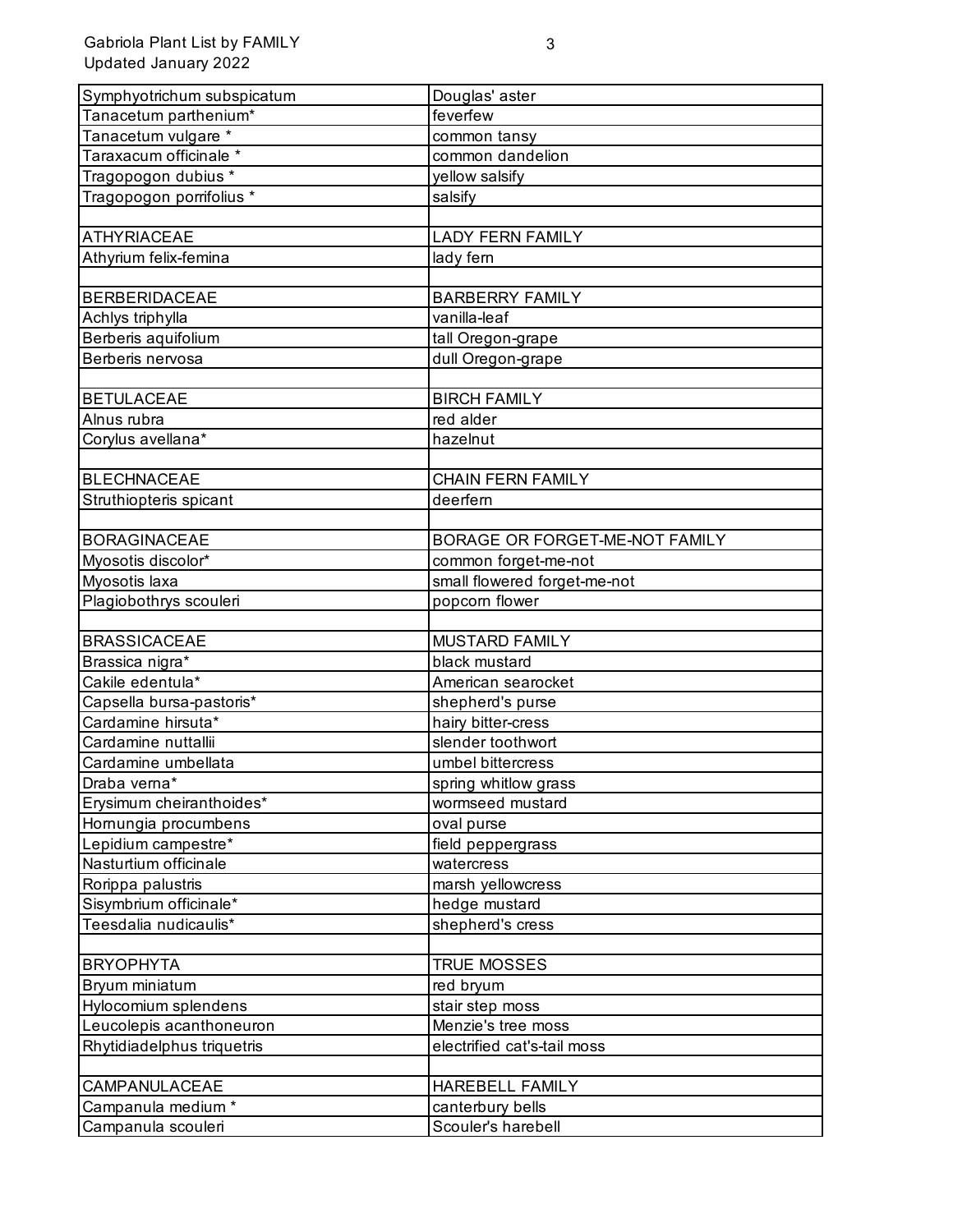| CANNABACEAE                     | <b>CANNABIS FAMILY</b>    |
|---------------------------------|---------------------------|
| Humulus lupulus *               | hop                       |
|                                 |                           |
| <b>CAPRIFOLIACEAE</b>           | HONEYSUCKLE FAMILY        |
| Linnaea borealis                | twinflower                |
| Lonicera ciliosa                | orange honeysuckle        |
| Lonicera etrusca                | Etruscan honeysuckle      |
| Lonicera hispidula              | hairy honeysuckle         |
| Symphoricarpos albus            | snowberry                 |
| Symphoricarpos mollis           | trailing snowberry        |
|                                 |                           |
| CARYOPHYLLACEAE                 | <b>PINK FAMILY</b>        |
| Atoclon armeria* (Silene)       | sweet-william catchfly    |
| Cerastium arvense               | field chickweed           |
| Cerastium fontanum*             | mouse-ear-chickweed       |
| Lychnis coronaria*              | rose campion              |
| Moehringia macrophylla          | big leaf sandwort         |
| Sagina maxima                   | coastal pearlwort         |
| Sagina procumbens*              | pearlwort                 |
| Silene latifolia*               | white campion             |
| Spergula arvensis *             | stickwort                 |
| Spergularia canadensis var occ. | Canadian sand-spurry      |
| Spergularia rubra *             | red sand-spurry           |
| Stellaria calycantha            | northern starwort         |
| Stellaria media *               | chickweed                 |
|                                 |                           |
| CELASTRACEAE                    | STAFF-TREE FAMILY         |
| Paxistima myrsinites            | false box                 |
|                                 |                           |
| CONVOLVULACEAE                  | MORNING-GLORY FAMILY      |
| Convolvulus arvensis *          | field morning-glory       |
| Cuscuta pacifica                | pacific salt marsh dodder |
|                                 |                           |
| <b>CORNACEAE</b>                | DOGWOOD FAMILY            |
| Cornus nuttallii                | Pacific dogwood           |
| Cornus stolonifera              | red-osier dogwood         |
|                                 |                           |
| CRASSULACEAE                    | STONECROP FAMILY          |
| Sedum acre*                     | wall-pepper               |
| Sedum spathulifolium            | spatula leaf sedum        |
|                                 |                           |
| <b>CUPRESSACEAE</b>             | <b>CYPRESS FAMILY</b>     |
| Juniperus scopulorum (maritima) | Rocky Mountain juniper    |
| Thuja plicata                   | western redcedar          |
|                                 |                           |
| <b>CYPERACEAE</b>               | <b>SEDGE FAMILY</b>       |
| Carex exsiccata                 | inflated sedge            |
| Carex lacustris                 | hard-stemmed bulrush      |
| Carex leptalea                  | bristle-stalked sedge     |
| Carex leptopoda                 | slender-foot sedge        |
| Carex lyngbyei                  | Lyngbye's sedge           |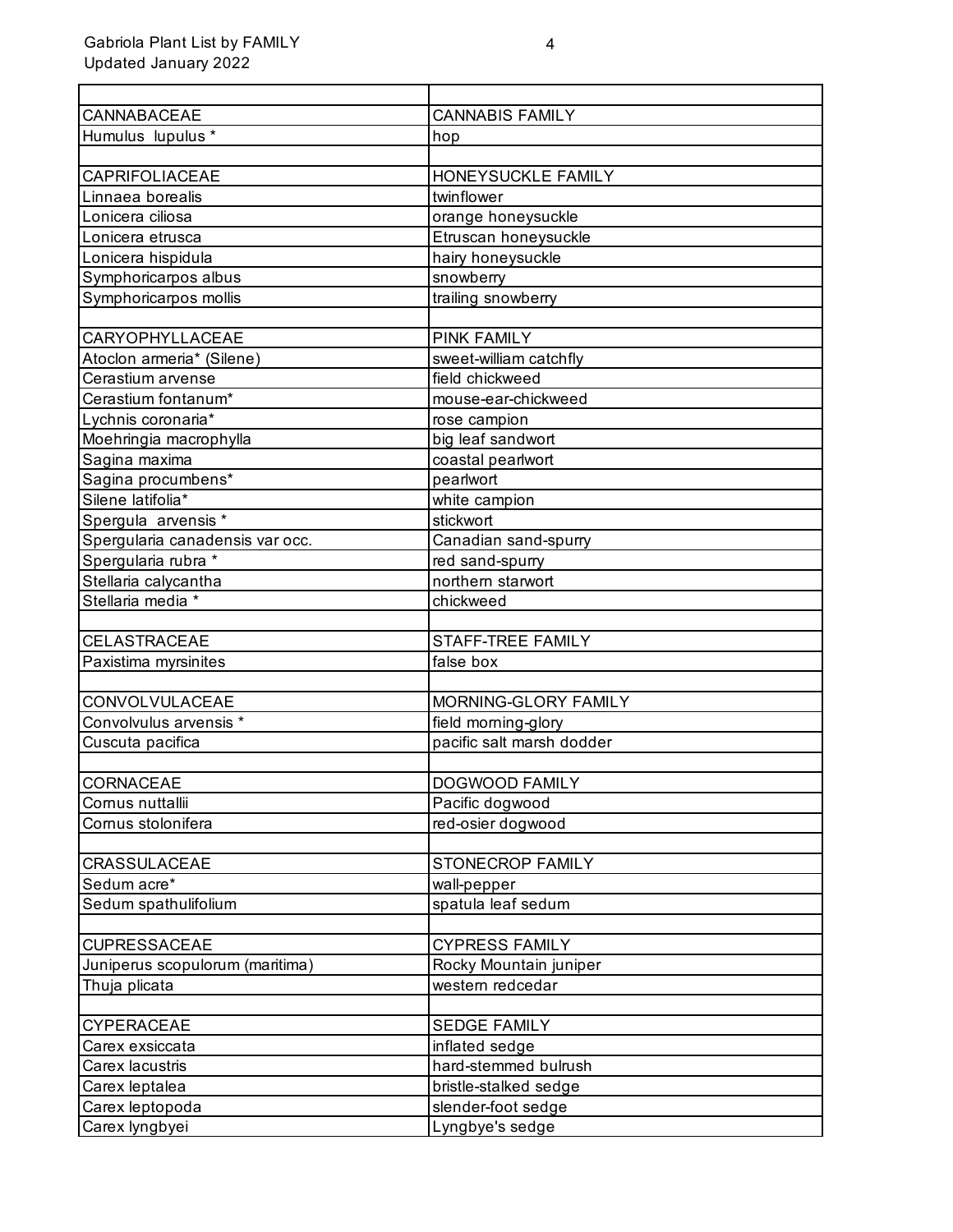| Carex macloviana               | Falkland island sedge              |
|--------------------------------|------------------------------------|
| Carex obnupta                  | slough sedge                       |
| Carex pachystachya             | thick-headed sedge                 |
| Carex rostrata                 | beaked sedge                       |
| Carex stipata                  | awl-frond sedge                    |
| Carex unilateralis             | one-sided sedge                    |
| Carex viridula                 | green sedge                        |
| Dulichium arundinaceum         | dulichium                          |
| Eleocharis palustris           | creeping spike-rush                |
| Schoenoplectus americanus      | American bulrush                   |
| Schoenoplectus tabernaemontani | hard-stemmed bulrush               |
| Scirpus microcarpus            | small-flowered bulrush             |
|                                |                                    |
| <b>DENNSTAEDTIACEAE</b>        | <b>BRACKEN FERN FAMILY</b>         |
| Pteridium aquilinum            | brachen fern                       |
|                                |                                    |
| <b>DRYOPTERIDACEAE</b>         | <b>WOOD FERN FAMILY</b>            |
| Dryopteris expansa             | spiny wood fernspreading wood frem |
| Polystichum imbricans          | rock sword-fern                    |
| Polystichum munitum            | western sword fern                 |
|                                |                                    |
| <b>ELEAGNACEAE</b>             | <b>OLEASTER FAMILY</b>             |
| Shepherdia canadensis          | buffaloberry                       |
| <b>EQUISETACEAE</b>            | HORSETAIL FAMILY                   |
| Equisetum arvense              | common horsetail                   |
| Equisetum telmateia            | giant horsetail                    |
|                                |                                    |
| <b>ERICACEAE</b>               | <b>HEATH FAMILY</b>                |
| Allotropa virgata              | candystick                         |
| Arbutus menziesii              | arbutus                            |
| Arctostaphylos columbiana      | bristly manzanita                  |
| Arctostaphylos uva-ursi        | kinnikinnick                       |
| Arctostaphylos x media         | media manzanita                    |
| Chimaphila umbellata           | prince's-pine                      |
| Gaultheria shallon             | salal                              |
| Monotropa hypopitys            | pinesap                            |
| Monotropa uniflora             | Indian-pipe                        |
| Pterspora andromeda            | pinedrops                          |
| Pyrola picta                   | white vein wintergreen             |
| Rhododendron groenlandicum     | Labrador tea                       |
| Vaccinium ovatum               | evergreen huckleberry              |
| Vaccinium parvifolium          | red huckleberry                    |
|                                |                                    |
| <b>EUPHORBIACEAE</b>           | SPURGE FAMILY                      |
| Euphorbia peplus*              | petty spurge                       |
|                                |                                    |
| <b>FABACEAE</b>                | <b>PEA FAMILY</b>                  |
| Acmispon parviflorus           | small-flowered bird's foot trefoil |
| Cytisus scoparius*             | Scotch broom                       |
| Hosackia pinnata (Lotus)       | bog bird's foot trefoil            |
| Lathryus japonicus             | maritime peavine                   |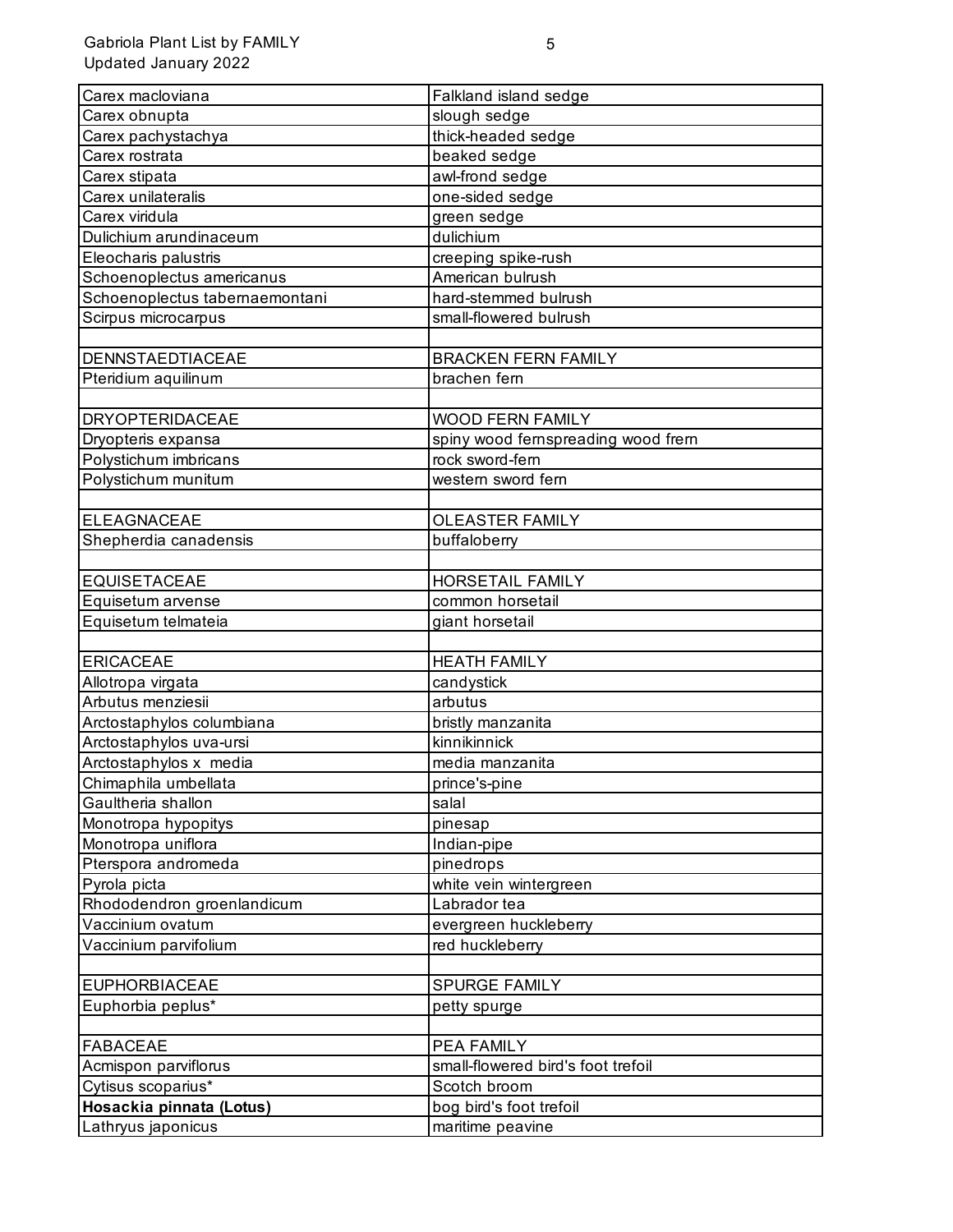| Lathryus nevadensis             |                            |
|---------------------------------|----------------------------|
| Lupinus arboreus*               | Sierra peavine             |
|                                 | tree lupine                |
| Lupinus bicolor                 | bicoloured lupine          |
| Lupinus polyphyllus             | large-leaved lupine        |
| Medicago lupulina*              | black medic                |
| Medicago sativa*                | alfalfa                    |
| Melilotus officinalis*          | yellow sweet clover        |
| Oxytropis campestris            | yellow locoweed            |
| Trifolium campestre*            | hop clover                 |
| Trifolium dubium*               | least hop clover           |
| Trifolium hybridum*             | alsike clover              |
| Trifolium pratense *            | red clover                 |
| Trifolium repens *              | white clover               |
| Trifolium variegatum            | white-tipped clover        |
| Trifolium willdenovii           | lance clover               |
| Trifolium wormskioldii          | springbank clover, tom cat |
| Vicia americana                 | American vetch             |
| Vicia cracca*                   | tufted vetch               |
| Vicia hirsuta*                  | hairy vetch                |
| Vicia nigricans var.gigantea    | giant vetch                |
| Vicia sativa *                  | common vetch               |
|                                 |                            |
| <b>FAGACEAE</b>                 | <b>BEECH FAMILY</b>        |
| Quercus garryana                | Garry oak                  |
|                                 |                            |
| <b>GENTIANACEAE</b>             | <b>GENTIAN FAMILY</b>      |
| Centaurium erythraea *          | centaury                   |
| Gentiana sceptrum               | king gentian               |
|                                 |                            |
| <b>GERANIACEAE</b>              | <b>GERANIUM FAMILY</b>     |
| Erodium cicutarium *            | filaree                    |
| Geranium bicknellii             | Bicknell's geranium        |
| Geranium dissectum *            | cut-leaf geranium          |
| Geranium molle *                | dovefoot geranium          |
| Geranium robertianum<br>$\star$ | herb-Robert                |
|                                 |                            |
| <b>GROSSULARIACEAE</b>          | <b>CURRANT FAMILY</b>      |
| Ribes lobbii                    | gummy gooseberry           |
| Ribes sanguineum                | red currant                |
|                                 |                            |
| <b>HYDRANGEACEAE</b>            | <b>HYDRANGEA FAMILY</b>    |
| Philadelphus lewisii            | mock orange                |
|                                 |                            |
| <b>HYPERICACEAE</b>             | ST JOHN'SWORT FAMILY       |
| Hypericum anagaloides           | bog St.John's-wort         |
| Hypericum perforatum*           | perforate St.John's-wort   |
|                                 |                            |
| HYDROPHYLLACEAE                 | <b>WATERLEAF FAMILY</b>    |
| Nemophila parviflora            | small-flowered nemophila   |
| Nemophila pedunculata           | meadow nemophila           |
|                                 |                            |
| <b>IRIDACEAE</b>                | <b>IRIS FAMILY</b>         |
|                                 |                            |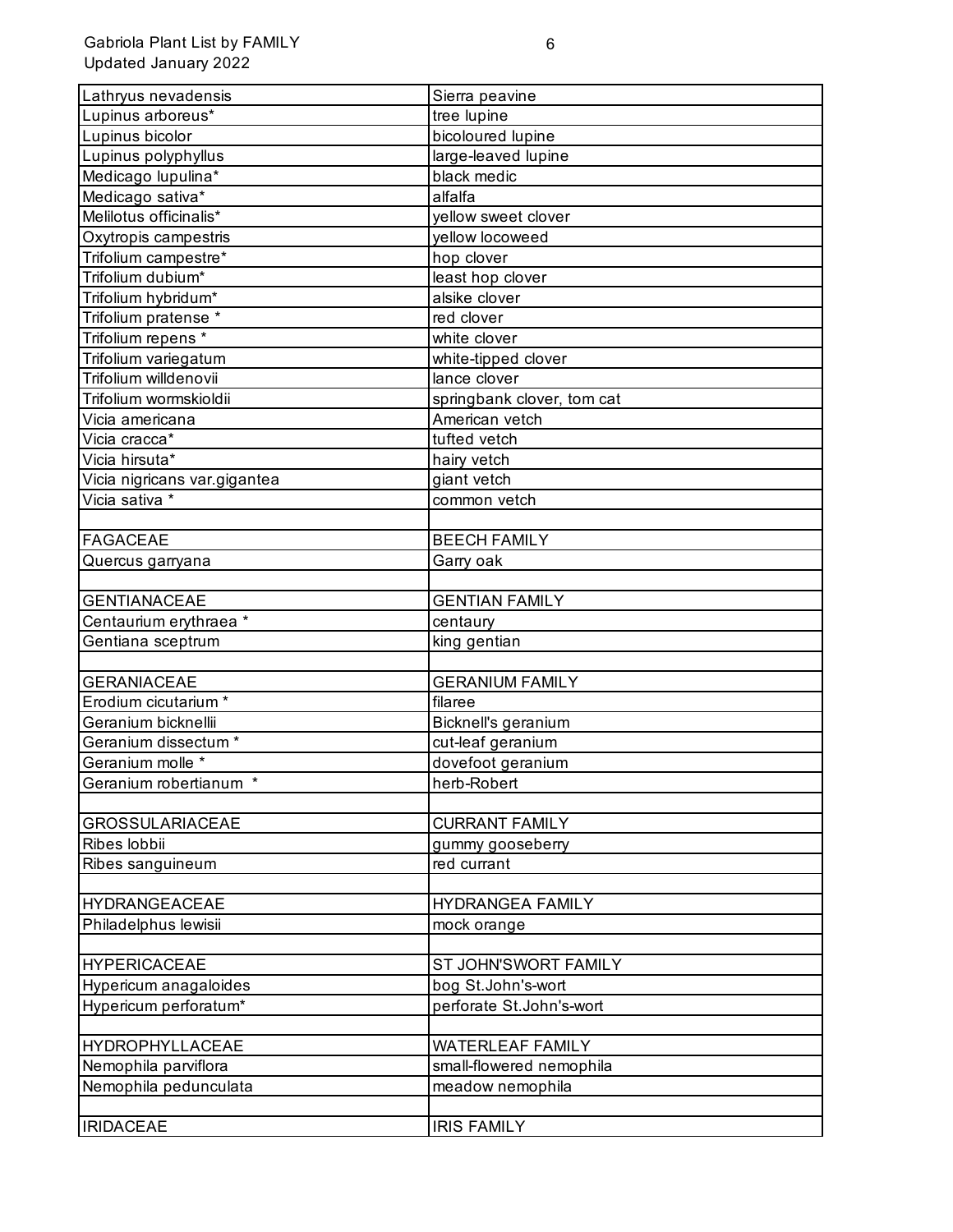| Iris pseudacorus *                | yellow flag                |
|-----------------------------------|----------------------------|
| Olsynium douglasii                | grass widow, satin flower  |
| Sisyrinchium littorale            | Alaska blue-eyed grass     |
|                                   |                            |
| <b>ISOETACEAE</b>                 | <b>QUILLWORT FAMILY</b>    |
| <b>Isoetes nuttallii</b>          | <b>Nuttal's quillwort</b>  |
|                                   |                            |
| <b>JUNCACEAE</b>                  | <b>RUSH FAMILY</b>         |
| Juncus bolanderi                  | bolander's rush            |
| Juncus breweri                    | salt rush                  |
| Juncus bufonius                   | toad rush                  |
| Juncus effusus var. pacificus     | soft rush                  |
| Juncus ensifolius                 | dagger leaf-rush           |
| Juncus tenuis                     | path or poverty rush       |
| Luzula multiflora                 | field woodrush             |
|                                   |                            |
| <b>JUNCAGINACEAE</b>              | ARROW-GRASS FAMILY         |
| Triglochin maritimum              | seaside arrow-grass        |
|                                   |                            |
| <b>LAMIACEAE</b>                  | <b>MINT FAMILY</b>         |
| Clinopodium douglassii (Satureja) | yerba buena                |
| Galeopsis tetrahit*               | common hemp nettle         |
| Lamiastrum galeobdolon*           | yellow archangel           |
| Lamium purpureum *                | red dead-nettle            |
| Lycopus americanus                | cut-leafed water horehound |
| Lycopus uniflorus                 | northern bugleweed         |
| Melissa officinalis*              | lemon balm                 |
| Mentha aquatica*                  | bergamot mint              |
| Mentha canadensis                 | Canada mint                |
| Mentha spicata*                   | spearment                  |
| Nepeta cataria*                   | catnip                     |
| Prunella vulgaris                 | self-heal                  |
| Scutellaria lateriflora           | blue skullcap              |
| Stachys cooleyae                  | hedge nettle               |
|                                   |                            |
| <b>LILIACEAE</b>                  | <b>LILY FAMILY</b>         |
| Erythronium oregonum              | easter lily                |
| Fritillaria affinis (lanceolata)  | chocolate lily             |
| Lilium columbianum                | Columbia lily, tiger lily  |
|                                   |                            |
| <b>LIMNANTHACEAE</b>              | MEADOWFOAM FAMILY          |
| Limnanthes douglasii (macounii)   | Macoun's meadow-foam       |
|                                   |                            |
| <b>MALVACEAE</b>                  | <b>MALLOW FAMILY</b>       |
| Sidalcea hendersonii              | H. checker-mallow          |
|                                   |                            |
| <b>MELANTHIACEAE</b>              | <b>BUNCHFLOWER FAMILY</b>  |
| Toxicoscordion venenosum          | death-camus                |
| Trillium ovatum                   | white trillium             |
|                                   |                            |
| <b>MONTIACEAE</b>                 | MINER'S LETTUCE FAMILY     |
| Claytonia exigua                  | pale claytonia             |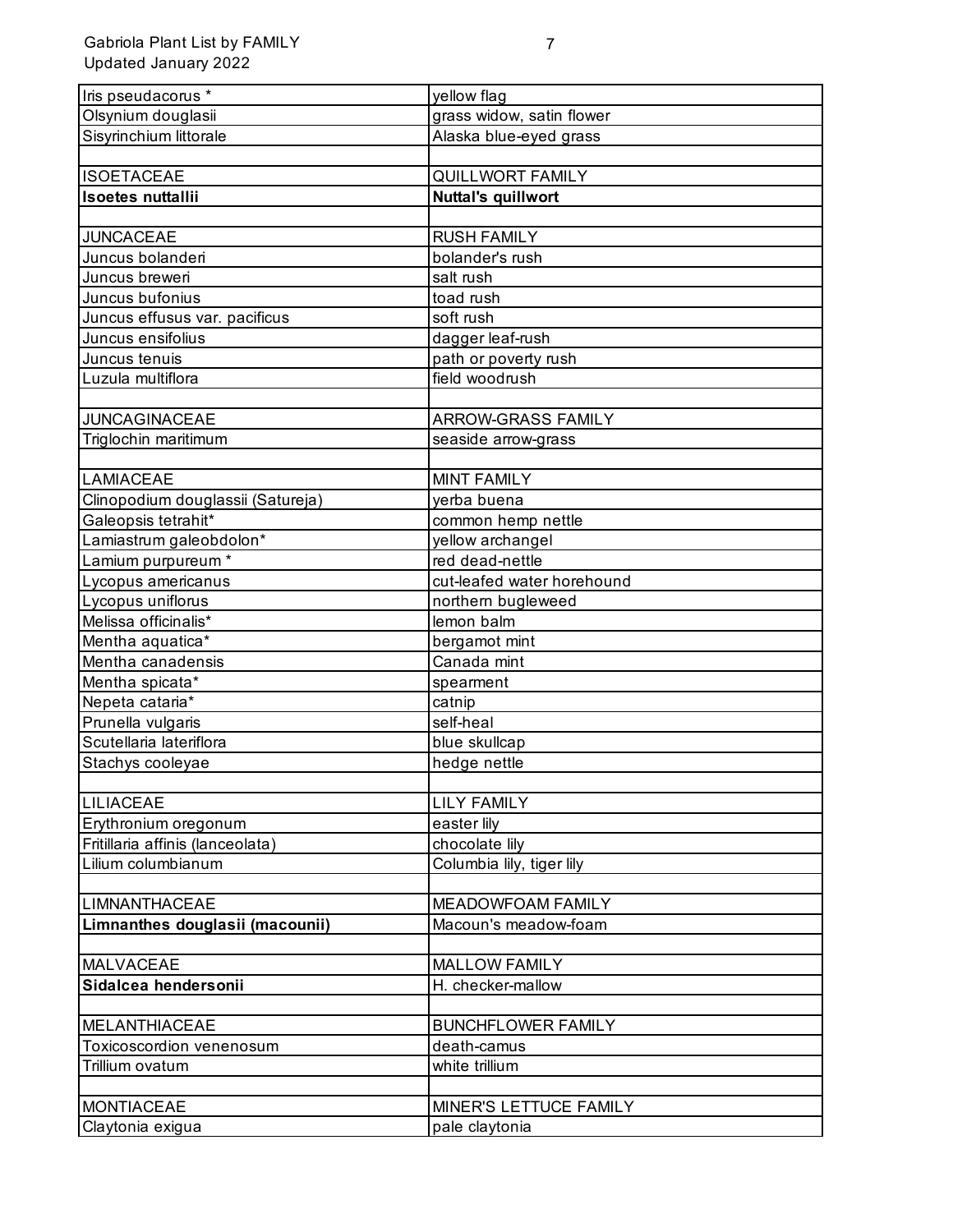| Claytonia parviflora                   | streambank springbeauty        |
|----------------------------------------|--------------------------------|
| Claytonia perfoliata                   | miner's lettuce                |
| Claytonia sibirica                     | candyflower, Siberian lettuce  |
| Montia fontana                         | water chickweed                |
| Montia howellii                        | Howell's montia                |
| Montia linearis                        | narrowleafed lettuce           |
|                                        |                                |
| NYMPHAECEAE                            | <b>WATER LILY FAMILY</b>       |
| Nuphar polysepala                      | yellow pond lily               |
|                                        |                                |
| ONAGRACEAE                             | <b>EVENING PRIMROSE FAMILY</b> |
| Chamaenerion angustifolium (Epilobium) | fireweed                       |
| Circaea alpina                         | enchanter's nightshade         |
| Epilobium brachycarpum                 | tall annual willowherb         |
| Epilobium ciliatum                     | purple-leafed willowherb       |
| Epilobium minutum                      | small flowered willowherb      |
| Ludwigia palustris                     | ludwigia                       |
|                                        |                                |
| <b>OPHIOGLOSSACEAE</b>                 | <b>ADDER'S TONGUE FAMILY</b>   |
| Sceptridium multifidum                 | leathery grape fern            |
|                                        |                                |
| <b>ORCHIDACEAE</b>                     | <b>ORCHID FAMILY</b>           |
| Calypso bulbosa                        | fairy-slipper                  |
| Corallorhiza maculata                  | spotted coral-root             |
| Goodyera oblongifolia                  | rattlesnake-plantain           |
| Neottia cordata (Listera)              | heart-leaf twayblade           |
| Platanthera elegans                    | elegant rein-orchid            |
| Platanthera unalascensis               | short-spurred rein-orchid      |
| Spiranthes romanzoffiana               | hooded ladies-tresses          |
|                                        |                                |
| OROBANCHACEAE                          | <b>BROOMRAPE FAMILY</b>        |
| Aphyllon uniflorum                     | one-flowered broomrape         |
| Castilleja hispida                     | Indian paintbrush              |
| Euphrasia nemorosa*                    | common eyebright               |
| Kopsiopsis hookerii (Boschniakia)      | groundcone                     |
| Bellardia viscosa*                     | yellow parentucellia           |
| Triphysaria pusilla                    | dwarf owl-clover               |
|                                        |                                |
| <b>OXALIDACEAE</b>                     | WOOD-SORREL FAMILY             |
| Oxalis corniculata*                    | yellow oxalis                  |
| Oxalis dillenii* (stricta*)            | upright yellow oxalis          |
|                                        |                                |
| PAPAVERACEAE                           | POPPY FAMILY                   |
| Dicentra formosa                       | Pacific bleedingheart          |
| Eschscholzia californica*              | California poppy               |
|                                        |                                |
| PHRYMACEAE                             | <b>LOPSEED FAMILY</b>          |
| Erythranthe alsinoides                 | chickweed monkey-flower        |
| Erythranthe guttatus                   | yellow monkey-flower           |
| Erythranthe moschatus                  | musk-flower                    |
|                                        |                                |
| <b>PINACEAE</b>                        | PINE FAMILY                    |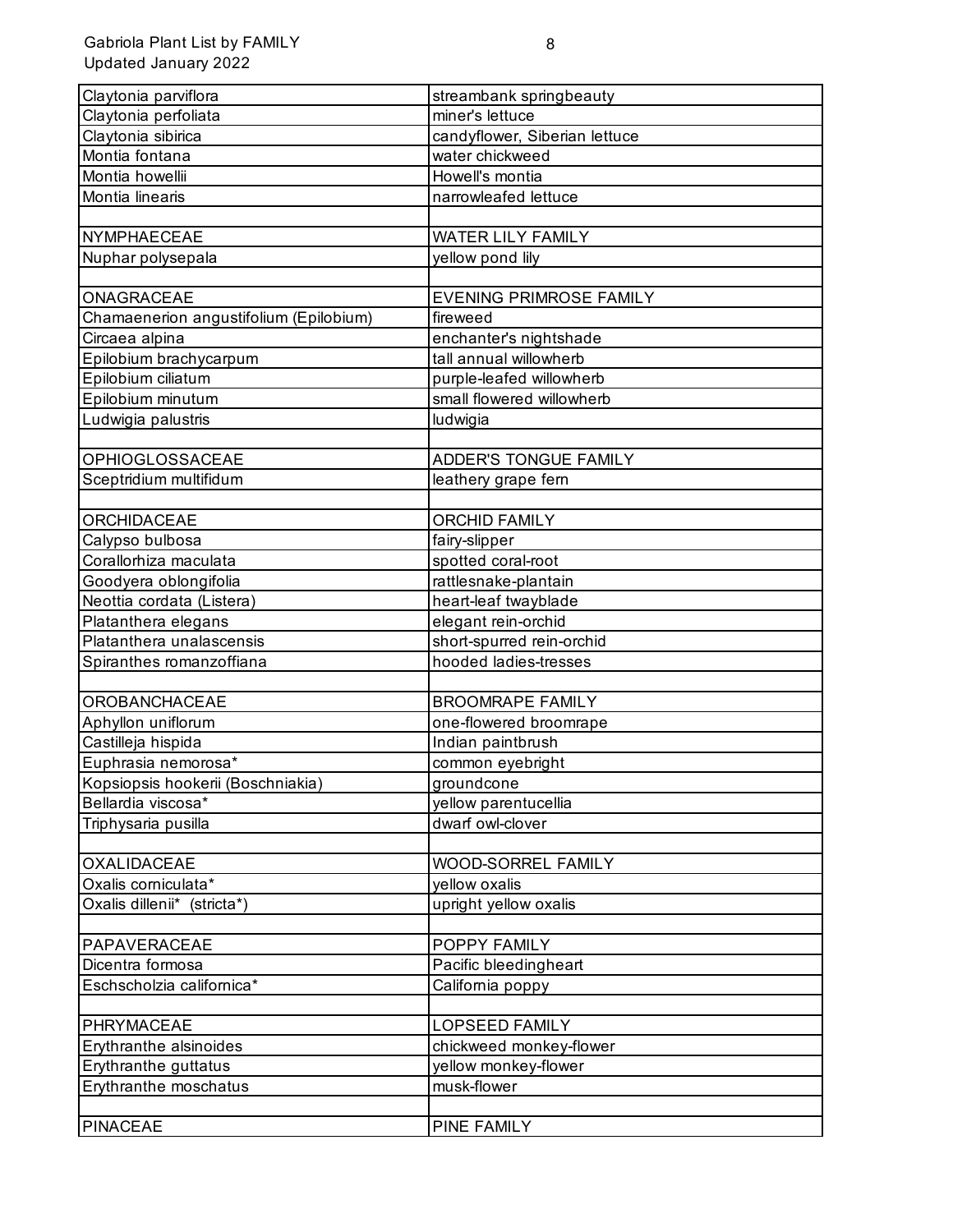| Abies grandis                             | grand fir                  |
|-------------------------------------------|----------------------------|
| Pinus contorta var contorta               | shore pine                 |
| Pinus monticola                           | western white pine         |
| Pseudotsuga menziesii                     | coastal Douglas fir        |
| Tsuga heterophylla                        | Pacific hemlock            |
|                                           |                            |
| PLANTAGINACEAE                            | PLANTAIN FAMILY            |
| Collinsia parviflora                      | blue-eyed Mary             |
| Cymbalaria muralis*                       | ivy-leafed toadflax        |
| Digitalis purpurea*                       | foxglove                   |
| Hippuris vulgaris                         | common mare's tail         |
| Kickxia elantine*                         | sharp leaved fluellen      |
| Linaria vulgaris *                        | butter and eggs            |
| Plantago elongata                         | slender plantain           |
| Plantago lanceolata *                     | English plantain           |
| Plantago major *                          | common plantain            |
| Plantago maritima                         | seaside plantain           |
| Verbascum thapsus*                        | common mullein             |
| Veronica arvensis*                        | wall speedwell             |
| Veronica beccabunga                       | American speedwell         |
| Veronica filiformis*                      | slender speedwell          |
| Veronica peregrina                        | purslane speedwell         |
| Veronica scutellata                       | marsh speedwell            |
| Veronica serpyllifolia                    | thyme-leafed speedwell     |
|                                           |                            |
| PLUMBAGINACEAE                            | PLUMBAGO FAMILY            |
| Armeria maritima                          | thrift, sea pink           |
|                                           |                            |
|                                           |                            |
| <b>POACEAE</b>                            | <b>GRASS FAMILY</b>        |
| Agrostis capillaris*                      | colonial bentgrass         |
| Agrostis stolonifera*                     | redtop, creeping bentgrass |
| Aira caryophyllea*                        | silver hairgrass           |
| Aira praecox*                             | little hairgrass           |
| Anthoxanthum odoratum*                    | sweet vernal grass         |
| Arrhenatherum elatius*                    | tall oat Grass             |
| Avena sativa*                             | common oat                 |
| Bromus commutatus                         | meadow brome               |
| Bromus diandrus                           | rip-gut brome              |
| Bromus hordeaceus*                        | soft chess, downy brome    |
| Bromus inermis                            | smooth brome               |
| Bromus pacificus                          | Pacific brome              |
| Bromus sitchensis var sitchensis          | Sitka brome                |
| Bromus sitchensis var carinatus           | California brome           |
| Bromus sterilis*                          | barren brome               |
| Bromus vulgaris                           | Columbia brome             |
| Calamagrostis canadensis                  | bluejoint                  |
| Cynosurus cristatus*                      | crested dogtail            |
| Cynosurus echinatus*                      | hedgehog dogtail           |
| Dactylis glomerata*                       | orchard grass              |
| Danthonia californica                     | California oatgrass        |
| Danthonia intermedia<br>Danthonia spicata | timber oatgrass            |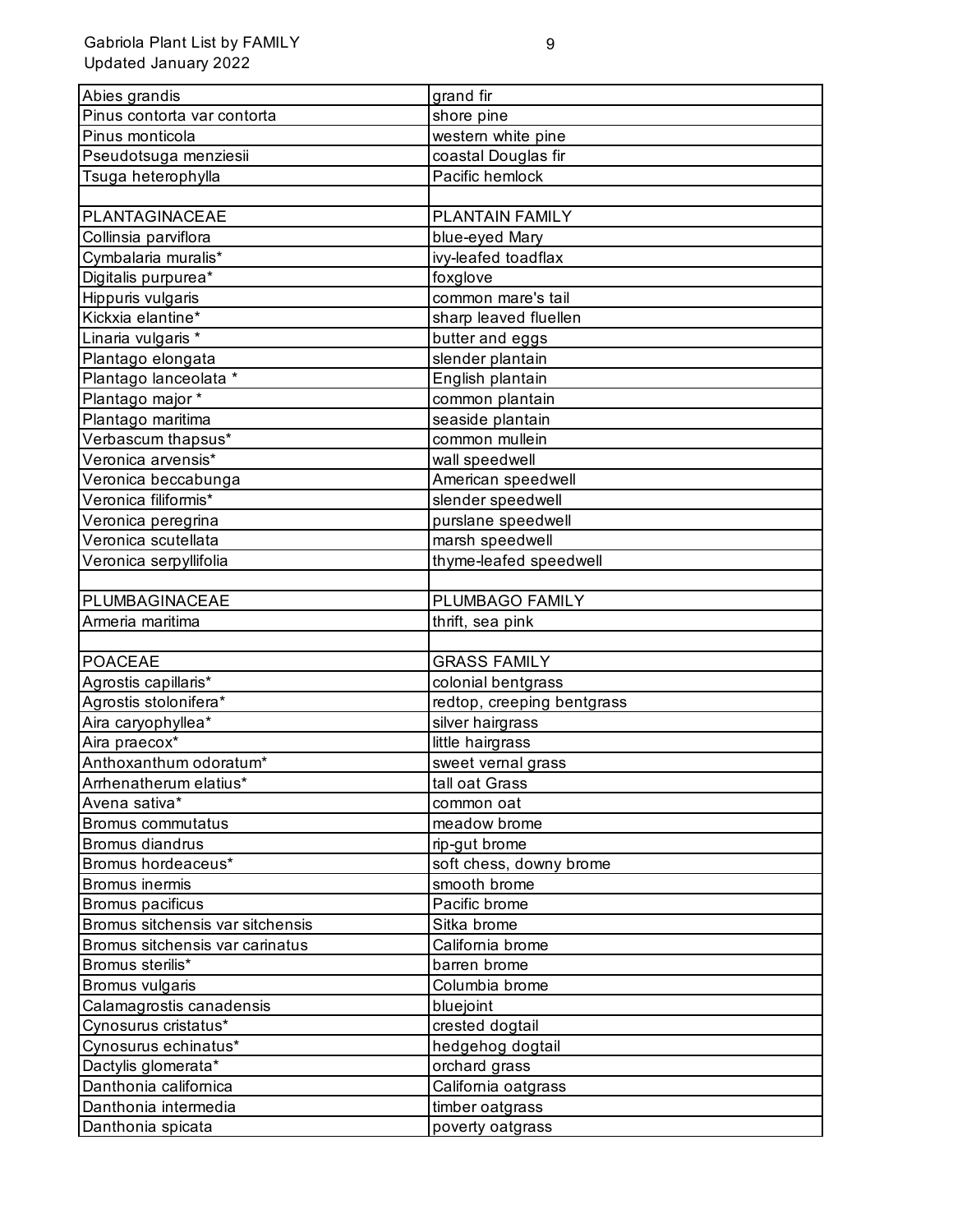| Deschampsia elongata          | slender hairgrass               |
|-------------------------------|---------------------------------|
| Dichanthelium acuminatum      | hairy panic grass               |
| Digiteria sanguinalis*        | hairy crabgrass                 |
| Distichlis spicata            | saltgrass                       |
| Echinochloa crusgalli*        | barnyard-grass                  |
| Elymus glaucus                | blue wildrye                    |
| Festuca Idahoensis            | Idaho fescue                    |
| Festuca rubra*                | red fescue                      |
| Holcus lanatus*               | common velvet-grass             |
| Holcus mollis*                | creeping softgrass              |
| Hordeum jubatum               | foxtail barley                  |
| Hordeum murinum*              | mouse barley                    |
| Leymus mollis                 | dunegrass                       |
| Lolium perenne                | perennial ryegrass              |
| Melica subulata               | Alaska oniongrass               |
| Panicum capillare             | witchgrass                      |
| Panicum miliacium*            | millet                          |
| Phalaris arundinacea          | reed canary grass               |
| Phalaris canariensis*         | annual canary grass             |
| Phleum pratense*              | timothy                         |
| Poa annua*                    | annual bluegrass                |
| Poa bulbosa*                  | bulbous bluegrass               |
| Poa palustris*                | fowl bluegrass                  |
| Poa pratensis*                | Kentucky bluegrass              |
| Torreyochloa pallida          | weak alkali grass               |
| Vulpia bromoides*             | barren fescue                   |
| Vulpia myuros *               | rattail fescue                  |
|                               |                                 |
| POLEMONIACEAE                 | PHLOX FAMILY                    |
| Collomia heterophylla         | varied leaf collomia            |
| Leptosiphon bicolor (minimus) | bicolored linanthus, babystars  |
| Microsteris gracilis          | pink microsteris, slender phlox |
| Navarretia squarrosa          | skunkweed                       |
|                               |                                 |
| POLYGONACEAE                  | <b>BUCKWHEAT FAMILY</b>         |
| Fallopia convolvulus          | ivy bindweed                    |
| Persicaria maculosa           | spotted lady's-thumb            |
| Polygonum aviculare *         | common knotweed                 |
| Polygonum spergulariiforme    | spurry knotweed                 |
| Polygonum fowleri             | Fowler's knotweed               |
| Rumex acetosella *            | sheep sorrel                    |
| Rumex conglomeratus*          | clustered dock                  |
| Rumex crispus *               | curly dock                      |
| Rumex obtusifolius*           | bitter dock                     |
| Rumex occidentalis            | western dock                    |
|                               |                                 |
| POLYPODIACEAE                 | POLYPODY FAMILY                 |
| Polypodium glycyrrhiza        | licorice-fern                   |
|                               |                                 |
| POTAMOGETANACEAE              | PONDWEED FAMILY                 |
| Potamogeton foliosus          | leafy pondweed                  |
| Potamogeton natans            | floating-leaved pondweed        |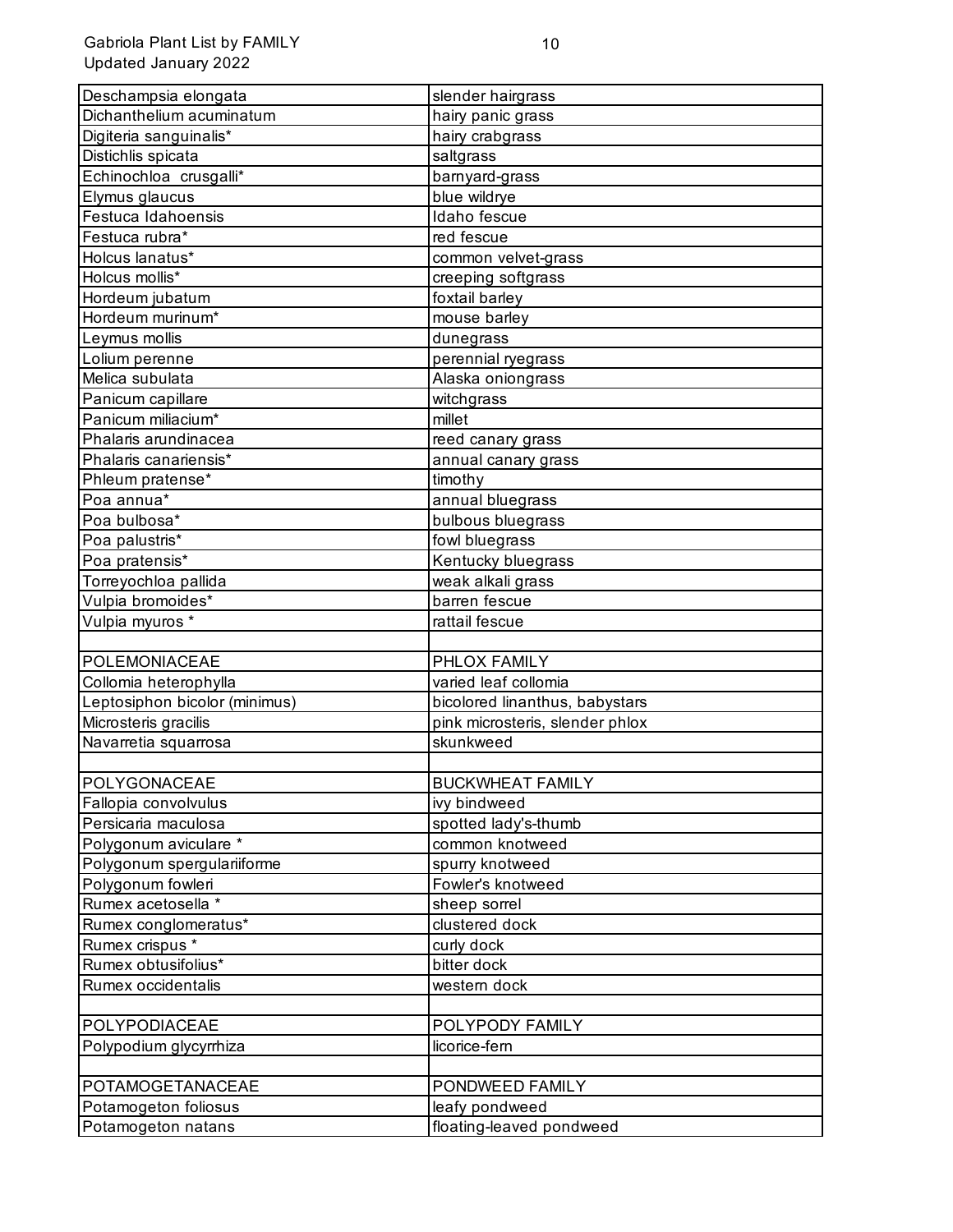| PRIMULACEAE                                          | PRIMROSE FAMILY                    |
|------------------------------------------------------|------------------------------------|
| Dodecatheon hendersonii                              | broad-leafed shootingstar          |
| Dodecatheon pulchellum                               | shootingstar                       |
| Lysimachia latifolia (Trientalis)                    | western starflower                 |
|                                                      |                                    |
| PTERIDACEAE                                          | MAIDENHAIR FERN FAMILY             |
| Adiantum aleuticum                                   | maidenhair fern                    |
| Cryptogramma acrostichoides                          | parsley fern                       |
|                                                      |                                    |
| <b>RANUNCULACEAE</b>                                 | <b>BUTTERCUP FAMILY</b>            |
| Anemone Iyalli                                       | Lyall's anemone                    |
| Aquilegia formosa                                    | red columbine                      |
| Clematis vitalba *                                   | travelers-joy                      |
| Delphinium menziesii                                 | Menzies' larkspur                  |
| Myosurus minimus                                     | tiny mouse-tail                    |
| Ranunculus flammula                                  | lesser spearwort                   |
| Ranunculus occidentalis                              | western buttercup                  |
| Ranunculus orthorhynchus var ortho.                  | straightbeak buttercup             |
| Ranunculus repens*                                   | creeping buttercup                 |
| Ranunculus uncinatus                                 | little buttercup                   |
|                                                      |                                    |
| <b>RHAMNACEAE</b>                                    | <b>BUCKTHORN FAMILY</b>            |
| Frangula purshiana                                   | cascara                            |
|                                                      |                                    |
| <b>ROSEACEAE</b>                                     | <b>ROSE FAMILY</b>                 |
| Amelanchier alnifolia                                | Saskatoon berry, serviceberry      |
| Aphanes arvensis*                                    | parsley-piert                      |
| Crataegus douglasii                                  | black hawthorn, Douglas's hawthorn |
| Crataegus monogyna*                                  | European hawthorn                  |
| Fragaria vesca                                       | woodland strawberry                |
| Fragaria virginiana                                  | blue leaf strawberry               |
| Geum macrophyllum                                    | large-leafed avens                 |
| Holodiscus discolor                                  | ocean-spray                        |
| Malus fusca                                          | western crabapple                  |
| Oemlaria cerasiformis                                | osoberry                           |
| Physocarpus capitatus                                | Pacific ninebark                   |
| Potentilla anserina ssp.anserina                     | silverweed                         |
| Prunus avium*                                        | sweet cherry                       |
| Prunus emarginata                                    | bitter cherry                      |
| Prunus virginiana var. demissa                       | chokecherry                        |
| Rosa canina*                                         | dog rose                           |
| Rosa gymnocarpa                                      | bald hip rose                      |
| Rosa nutkana var nutkana                             | Nootka rose                        |
| Rubus armeniacus* (discolor)                         | Himalayan blackberry               |
| Rubus laciniatus*                                    | evergreen blackberry               |
| Rubus leucodermis                                    | blackcap                           |
| Rubus nutkanus (parviflorus)                         | thimbleberry                       |
| Rubus spectablis                                     | salmonberry                        |
| Rubus ursinus ssp macropetalus<br>Sorbus aucuparia * | trailing blackberry                |
|                                                      | mountain ash                       |
| Spirea douglasii                                     | hardhack, sptrea                   |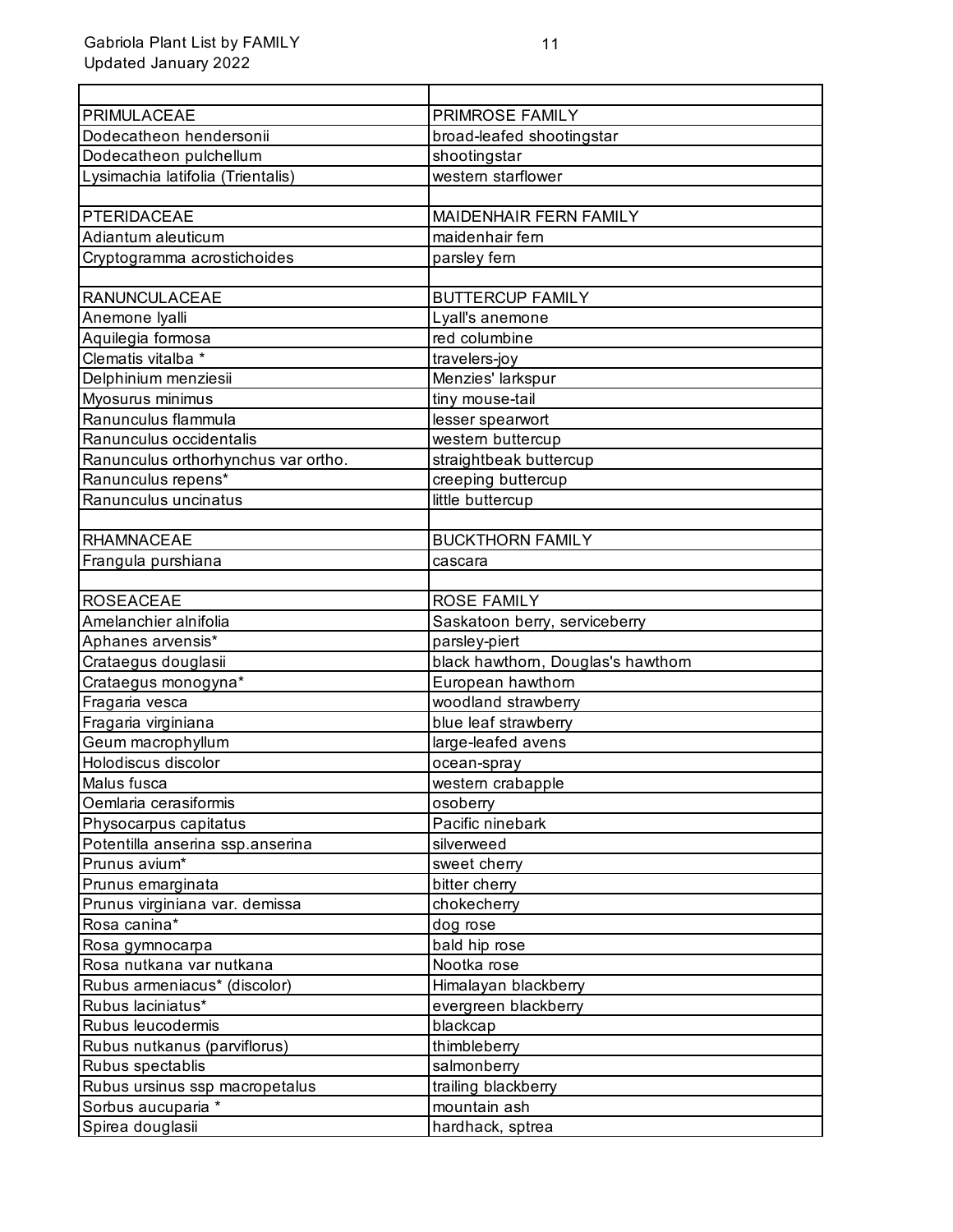| <b>RUBIACEAE</b>                   | <b>MADDER FAMILY</b>    |
|------------------------------------|-------------------------|
| Galium aparine                     | cleavers, catchweed     |
| Galium trifidum                    | three petal bedstraw    |
| Galium triflorum                   | fragrant bedstraw       |
| Sherardia arvensis*                | blue field madder       |
|                                    |                         |
| <b>SALICACEAE</b>                  | <b>WILLOW FAMILY</b>    |
| Populus tremuloides                | trembling aspen         |
| Populus trichocarpa                | black cottonwood        |
| Saxix hookeriana                   | Hooker's willow         |
| Salix lasiandra var lasiandra      | Pacific willow          |
| Salix scouleriana                  | Scouler's willow        |
| Salix sitchensis                   | Sitka willow            |
|                                    |                         |
| SALVINIACEAE                       | WATER-SPANGLE FAMILY    |
| Azolla caroliniana                 | water-fern              |
|                                    |                         |
| SAPINDACEAE                        | <b>MAPLE FAMILY</b>     |
| Acer glabrum var douglasii         | Douglas' maple          |
| Acer macrophyllum                  | broad leaf maple        |
|                                    |                         |
| <b>SAXIFRAGACEAE</b>               | <b>SAXIFRAGE FAMILY</b> |
| Heuchera micrantha                 | small flower alumroot   |
| Lithophragma glabrum               | bubiferous fringecup    |
| Lithophragma parviflorum           | small fringecup         |
| Micranthes ferruginea              | rusty saxifrage         |
| Micranthes integrifolia            | early saxifrage         |
| Mitella nuda                       | mitrewort               |
| Tellima grandiflora                | tall fringecup          |
| Tiarella trifoliata var laciniata  | cutleaf foamflower      |
| Tiarella trifoliata var trifoliata | trefoil foamflower      |
|                                    |                         |
| SCROPHULARIACEAE                   | <b>FIGWORT FAMILY</b>   |
| Buddleja davidii*                  | butterfly-bush          |
| Verbascum thapsus *                | mullein                 |
|                                    |                         |
| SELAGINELLACEAE                    | <b>CLUBMOSS FAMILY</b>  |
| Selaginella wallacei               | Wallace's clubmoss      |
|                                    |                         |
| SOLANACEAE                         | NIGHTSHADE FAMILY       |
| Solanum americanum*                | nightshade              |
| Solanum nigrum*                    | black nightshade        |
|                                    |                         |
| <b>TAXACEAE</b>                    | YEW FAMILY              |
| Taxus brevifolia                   | western yew             |
| THYMELAECEAE                       |                         |
| Daphne laureola*                   | MEZEREUM FAMILY         |
|                                    | spurge-laurel           |
| <b>TYPHACEAE</b>                   | <b>CATTAIL FAMILY</b>   |
| Sparganium angustifolium           | narrow-leaved bur-reed  |
|                                    |                         |